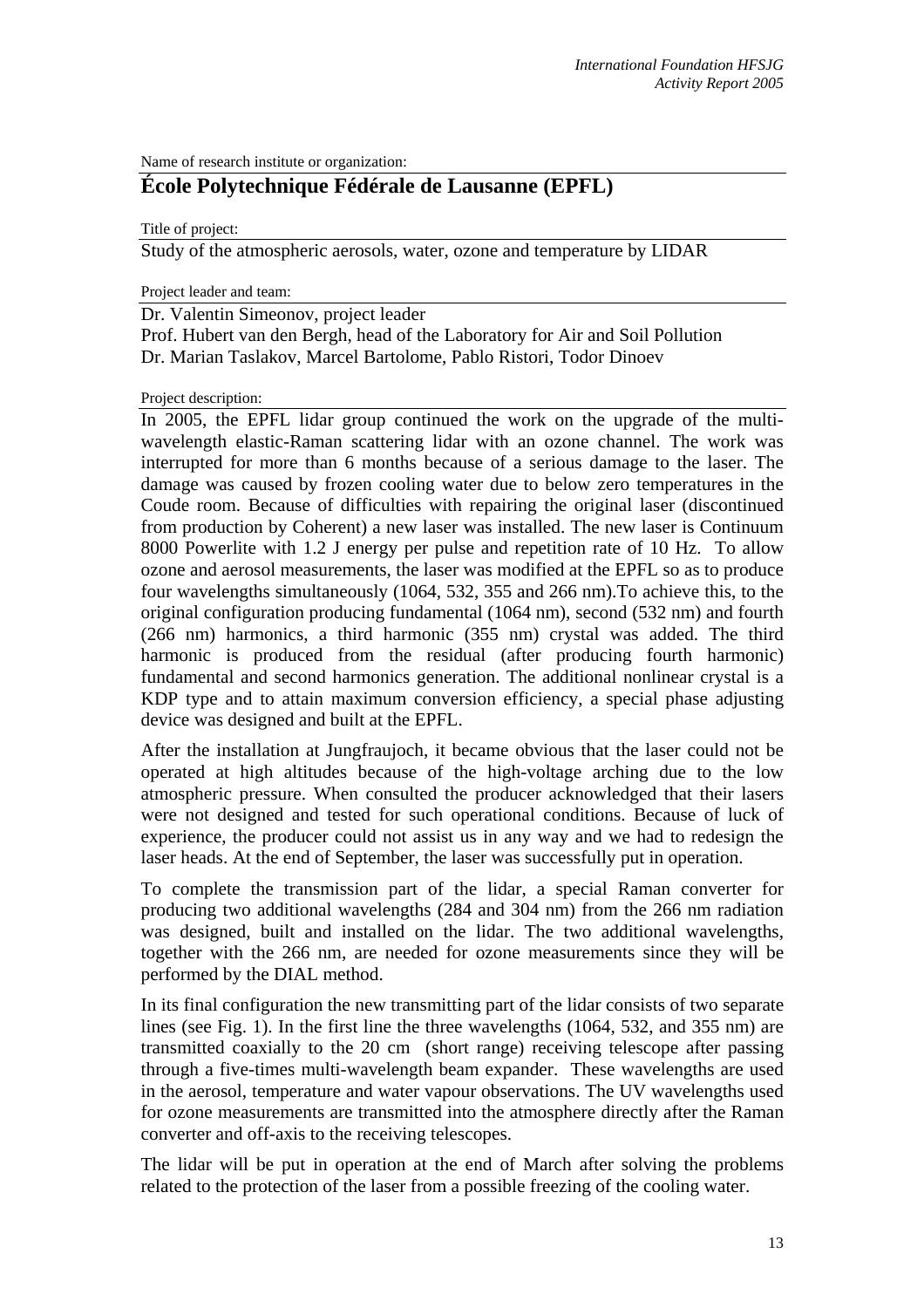

Figure 1. Schematic of the new transmitting part of the EPFL lidar, 1-second harmonic generator, 2-fourth harmonic generator, 3-third harmonic generator.

Key words:

Multi-wavelength lidar, Raman lidar, pure rotational Raman scattering, aerosols, backscatter and extinction coefficients, troposphere, water-vapor mixing ratio, temperature, Jungfraujoch site, EPFL, ozone

Internet data bases:

http://lpas.epfl.ch/lidar/research/LidarJungfrau/Jungfrau.html

Collaborating partners/networks:

EARLINET **-E**uropean **A**erosol **R**esearch **LI**dar **NET**work Paul-Scherrer Institute ISM: Payerne station Institute of Atmospheric Optics-Tomsk, Russia

Scientific publications and public outreach 2005:

**Refereed journal articles** 

M. Taslakov, V. Simeonov, and H. van den Bergh, "Open-path ozone detection by Quantum Cascade Laser", Applied Physics B, **82,** 501-506, (2006).

M.Taslakov, V.Simeonov, and H.van den Bergh, "Open path atmospheric spectroscopy using room temperature operated pulsed quantum cascade laser", accepted for publishing in Spectrochimica Acta Part A: Molecular and Biomolecular Spectroscopy, SAA-D-05-00145R1.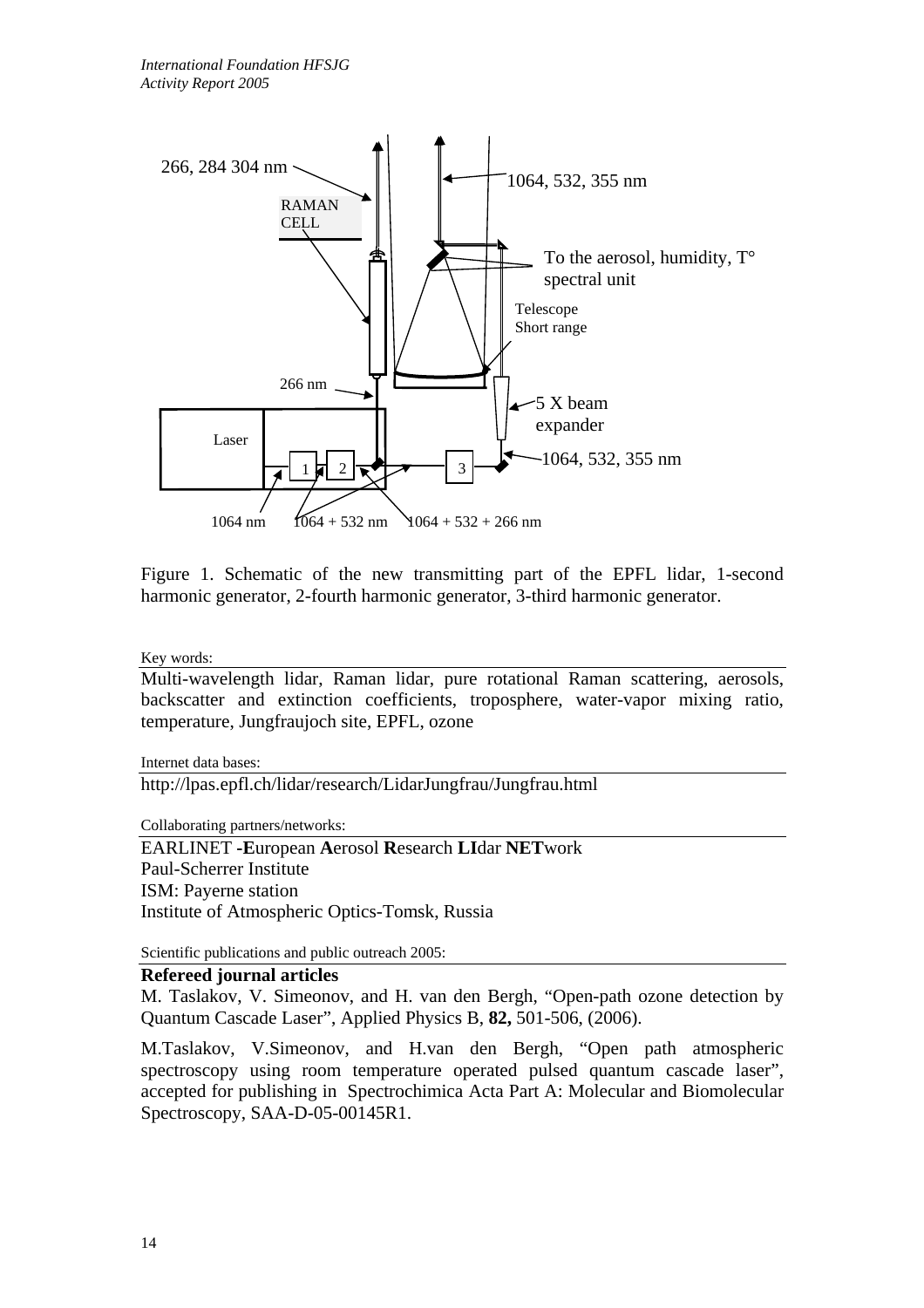## **Book section**

B. Calpini, V. Simeonov, "Trace gas species detection in the lower atmosphere by lidar from remote sensing of atmospheric pollutants to possible air pollution abatement strategies", Chapter 4 in "Laser Remote Sensing" Optical Engineering series Volume: 97, T. Fuji and T. Fukuchi eds., Taylor and Francis/CRC Press, 2005.

## **Conference papers**

V. Simeonov,P. Ristori, M. Taslakov,T. Dinoev, L. T. Molina, M. J.Molina, and H. van den Bergh, "Ozone and aerosol distribution above Mexico City measured with a DIAL/elastic lidar system during the Mexico City Metropolitan Area ( MCMA) 2003 field campaign", in Proc. of SPIE Vol. 5984 59840O-1, Remote Sensing 2005,19–22 September 2005 Bruges, Belgium, in print.

P Ristori, M. Froidevaux, T. Dinoev, I. Serikov, V. Simeonov, M. Parlange, H. Van den Bergh, "Development of a temperature and water vapor Raman LIDAR for turbulent observations, in Proc. of SPIE Vol. 5984 59840F-1, Remote Sensing-2005,19–22 September 2005 Bruges, Belgium, in print.

M. Taslakov, V. Simeonov, H. van den Bergh, and J. Feist, "Ammonia and Ozone Open Path.Measurements Using Quantum Cascade Laser Technology", in the proceedings of The First International Conference on Environmental Science and Technology January 23-26, 2005, New Orleans, Louisiana, USA, in print.

Taslakov M., Simeonov V, van den Bergh H, "System for a Remote Read out of Multiple Passive Sensors Using 28 THz Quantum Cascade Laser", in the proceedings 2005 Joint IEEE International Frequency Control Symposium and Precise Time and Time Interval (PTTI) 29-31 August 2005, Vancouver, BC, Canada, in print.

Address: EPFL ENAC LPAS Station 6 CH 1015 Lausanne

Contacts: Valentin Simeonov

Tel.: +41 (0) 21 693 61 85 Mob. +41 (0) 79 277 61 76 Fax: +41 (0) 21 693 36 26 e-mail: valentin.simeonov@epfl.ch